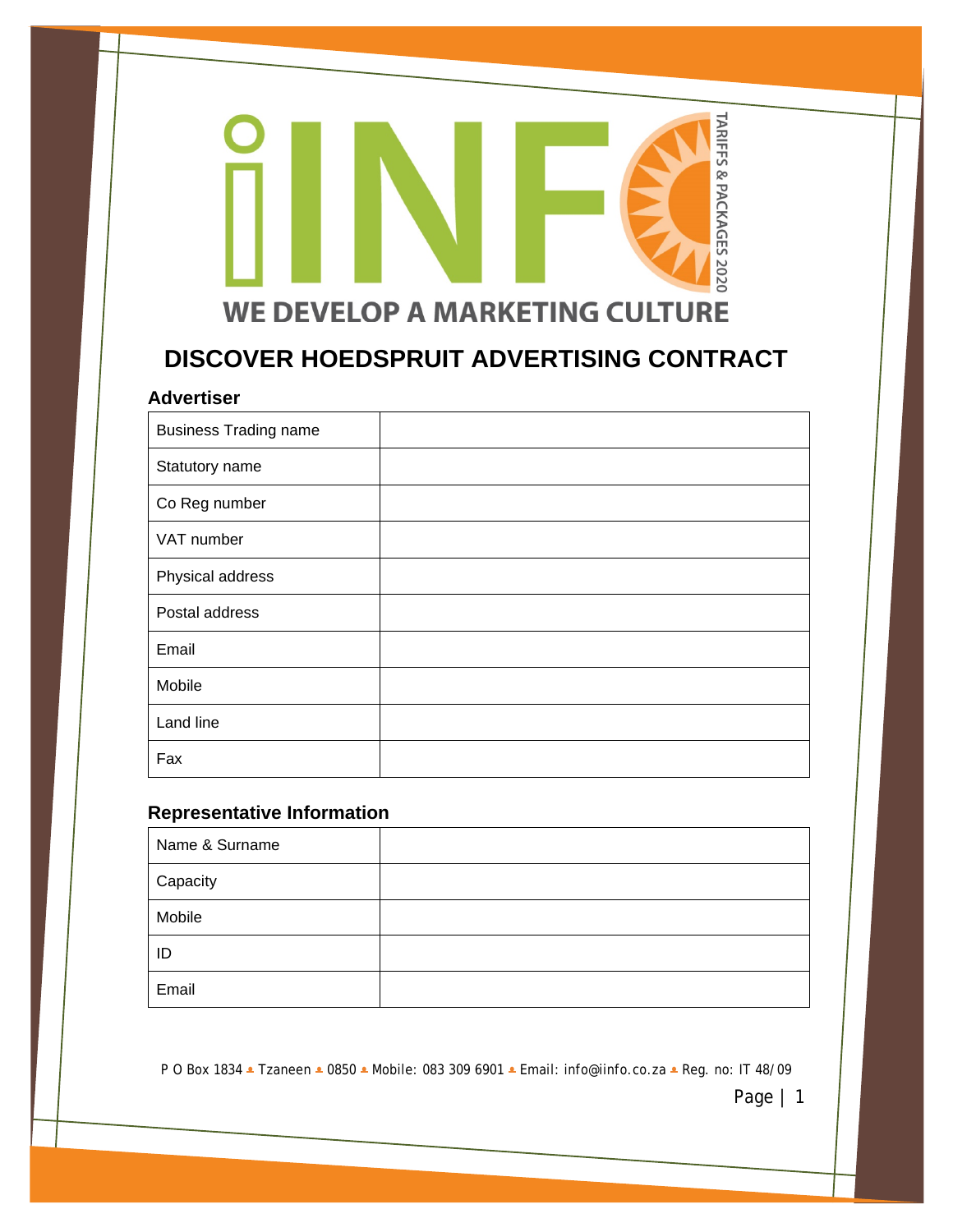## **CONTRACT & SERVICES**

All adverts are Full Colour – Graphic design done by iINFO and VAT is included.

| <b>ADVERT TYPE</b>                                     | <b>PRICE</b>        |  |
|--------------------------------------------------------|---------------------|--|
| Full page - Back cover                                 | R <sub>25</sub> 000 |  |
| Full page - Back cover inner                           | R <sub>15</sub> 000 |  |
| Half page – Back cover inner                           | R7 500              |  |
| Full page                                              | R <sub>12</sub> 500 |  |
| $1/2$ Page                                             | R6 500              |  |
| 1/3 Page                                               | R4 500              |  |
| 1/4 Page                                               | R <sub>3</sub> 500  |  |
| <b>Business card</b>                                   | R <sub>1</sub> 500  |  |
| Ribbon (Business name/<br>contact details and address) | R750                |  |

### **PAYMENT**

| Deposit               |  |
|-----------------------|--|
| Balance               |  |
| ilNFO Member Discount |  |
| Member#               |  |
| <b>Contract Total</b> |  |

## **DIRECT PAYMENTS CAN BE PAID INTO: Info Trust, Nedbank, Cheques account no: 1468137409, Branch: 141949**

P O Box 1834 **•** Tzaneen **•** 0850 **•** Mobile: 083 309 6901 **•** Email: info@iinfo.co.za **•** Reg. no: IT 48/09

Page | 2